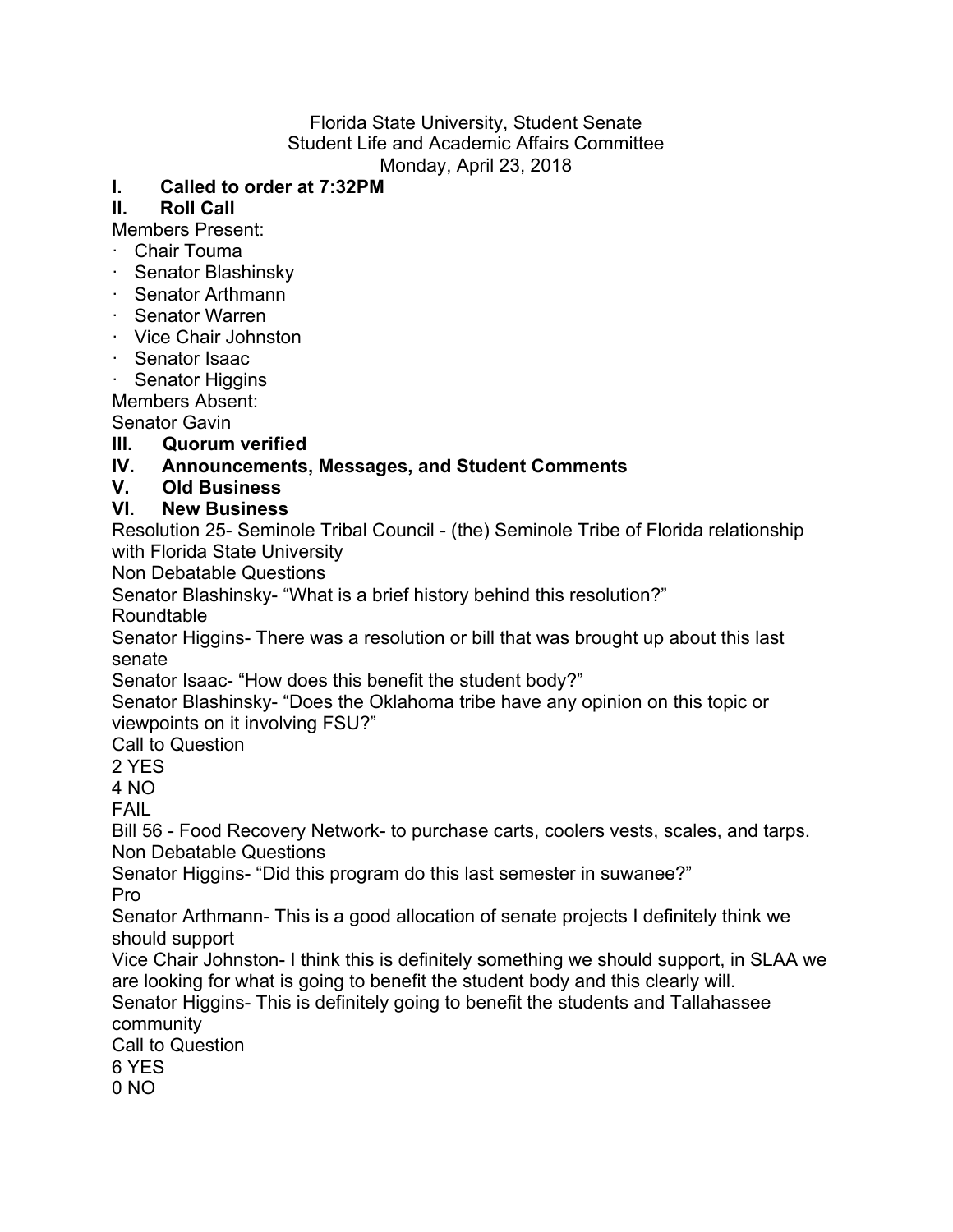**PASSES** 

Bill 58 - Seminole Organic Projects- To purchase garden beds in Seminole Organic Garden

Pro

Senator Higgins- This is something that benefits the student body to get out and go garden and it also beautifies campus

Senator Arthmann- This will benefit the student body, and the Executive Board should get involved in this as well.

Call to Question

6 YES

 $0 N<sub>O</sub>$ 

PASSES

Bill 55 - Purchase food for study with Senate which will take place in the Senate Chambers April 30th, 6pm-8pm

Pro

Senator Isaac- I enjoyed study with Senate last year and I am in pro of this Senator Blashinsky- Great study opportunity and for students to meet student senators. Call to Question

6 YES

0 NO

PASSES

Bill 54- To provide hygiene products in restrooms within the SLC, SSB, and the Union. Non Debatable Questions

Senator Blashinsky- Where will these products be placed when the Union is gone? Vice Chair Johnston- Was the price and amount the same as last bill?

Pro

Senator Higgins- Necessary for Women so we should pass this bill.

Senator Warren- Women shouldn't have to worry about forgetting hygiene products when they are on campus.

Call to Question

6 YES

0 NO

PASSES

Bill 50- Fund Dance Marathon at FSU to attend Leadership Conference held by the National Office of Children's Miracle Network (DMLC)

Non Debatable Questions

Senator Blashinsky- Does senate projects fund this every year?

Senator Isaac- Do you think they would still be able to go if we didn't find them?

Vice Chair- Can you please explain the conference in more detail?

**Con** 

Senator Arthmann- They requested from RTAC and they didn't get funded before and over the 2000 dollar threshold.

Point of Information

Senator Isaac- I wish I had more information about why they are coming to Senate for it and where their money is going towards.

Senator Higgins- Have any of the kids gone before?